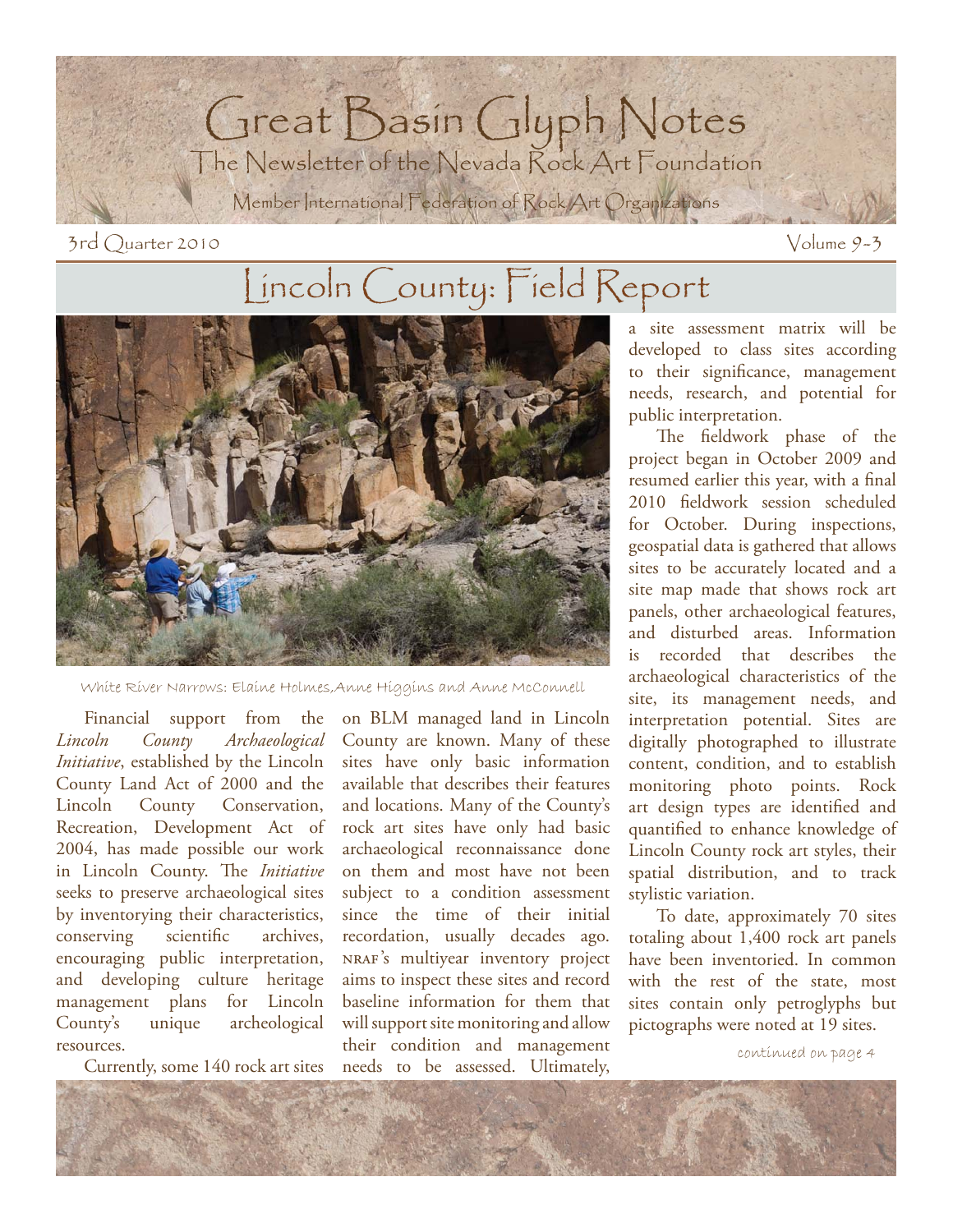# From the President

Page 2 Volume 9-3

As summer ends, we look forward to fall field work in Lincoln County and prepare for the upcoming year: new contracts with land managers, grant applications, board composition, fundraising, public education...our staff and Board look wistfully to the field, sometimes wishing we could spend more time at rock art sites and less time doing other necessary work to ensure that nraf stays healthy.

On the Board, we say good bye to Drs. Don and Kay Fowler who have taken a well-earned retirement from nraf Board service. Don and Kay have served on the board since the beginning of NRAF, and have been invaluable and key players in the growth and success of the FOUNDATION. They are still avid members and will continue to be an important part of the FOUNDATION.

Board Member Tom Hall also takes his leave after nearly eight years of service. Tom is very Board President Pat Barkeractive in several Reno organizations, and felt his time was being spread too thin, but he remains a vigorous supporter of our mission.

Board member Tina Wener steps down, but she continues her role as a dedicated and active member in the field and the office, helping the FOUNDATION with many aspects of its work.

Although we will miss the excellent work of these retiring members, the Board is actively recruiting new members and looks forward to bringing new voices and new faces to the exciting work in front of us. We welcome new board member Alice Baldrica, recently retired from her long career as Deputy State Historic Preservation Officer of Nevada. Alice brings a depth of experience and knowledge to the Board that will serve our mission very well. And we have invited several key individuals from around the state to join our Board, and at our Annual Board of Directors meeting in October, we hope to make their participation official.

In terms of fundraising, we look forward to our first Fundraising luncheon, scheduled for November 16th. Please read about it on page 8 and consider supporting this important endeavor. We must raise funds from additional sources to support unfunded work, research, and publications. Although our grant work is going well, we still need to raise funds from individuals and businesses. The luncheon is designed to bring new members and new contributors to the Foundation, so you know we are not expecting our existing membership to foot the entire bill!

We will be sending out our normal End of Year Appeal in November; it is a fact of nonprofit life that contracts do not cover all of our expenses. We must look to grants, community fundraising, and member-based appeals to fund the important work and fulfill the mission of NRAF. Thank you for your support.

1201 Terminal Way, Suite 215, Reno, NV 89502 775-323-6723

Board of Directors **OFFICERS** *President, Pat Barker PhD Secretary, Darla Garey-Sage PhD Treasurer, Craig King* **DIRECTORS** *Dianne Jennings Alice Baldrica, MA* Technical Advisor *Mark Boatwright MA, MEM*

> EXECUTIVE DIRECTOR *Angus R. Quinlan PhD*

### Newsletter News

This is your second newsletter to arrive electronically. Thus far, we've had very positive response to this method of delivery. Publishing electronically saves resources and dollars, so we thank you all for your willingness to try a new way of reading Great Basin Glyph Notes.

 Members are encouraged to submit story ideas, pictures, or information to editor@nvrockart.org.

#### www.nvrockart.org



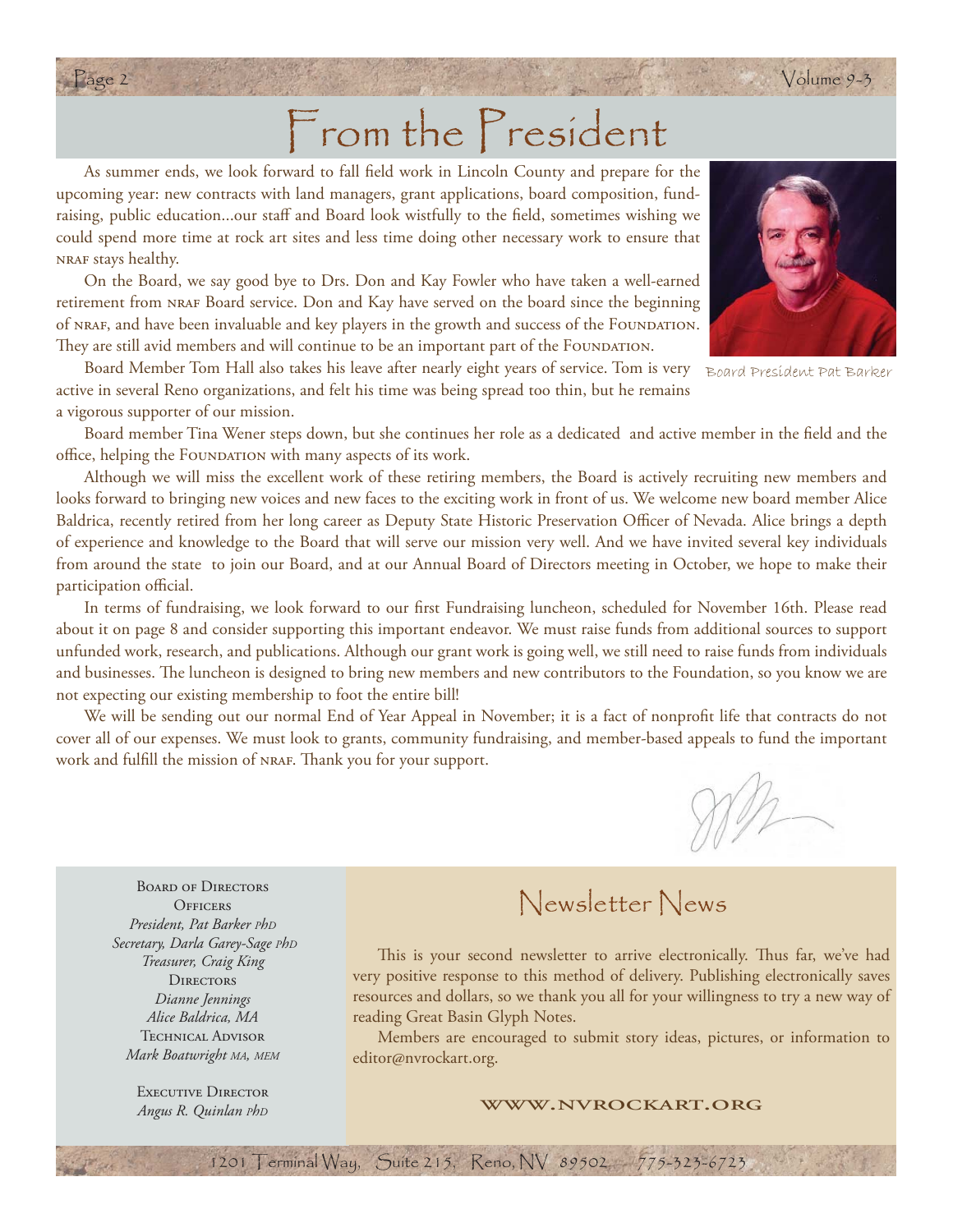## 3rd Quarter 2010 Page 3 Field Notes

In March 2010 NRAF assisted hra Conservation Archaeology's archaeological survey of Arrow Canyon, Clark County, by recording rock art at the Lower Arrow Canyon site. The purpose of HRA's survey was to identify and document archaeological resources in the area and evaluate their archaeological significance. The project area contains a variety of prehistoric and historic archaeological resources, such as lithics scatters, rock rings, rock art, historic inscriptions, and a flood control dam. At the Lower Arrow Canyon petroglyph site NRAF documented prehistoric rock art,

historic inscriptions, and more recent graffiti vandalism. The site contains approximately 73 petroglyph panels that are representative of Basin and Range tradition, Ancestral Puebloan, and possible Pahranagat Representational design types. The site's rock art is generally densely packed on an extensive cliff face and the walls of a slot canyon. Much of the rock art is large in scale and visually very imposing. NRAF thanks hra for the opportunity to work with them on this project. As ever, nraf volunteers worked diligently and enthusiastically and we thank Clay Elting, Elaine Holmes,

Maury and Cornelia Kallerud, Anne McConnell, and Margaret Westcamp for their assistance.  $\mathcal{E}_{\text{max}}$ 



NRAF Contact Information

Dr. Angus Quinlan, Executive Director 775-323-6723, ext. 12 702-804-6723

Kimberly Hopkinson, Associate Director 775-323-6723, ext. 11 702-804-6723

Fax No. 775-323-6725

info@nvrockart.org

### Volunteer Profile: Doug Rorer

nraf volunteer Doug Rorer joined the FOUNDATION in 2007, although he was already familiar with rock art sites through his work as a site steward in Clark County. He trained to be a site steward in 2005 and found the work to be a natural extension of his enjoyment of hiking in the southern Nevada desert. In 2007, he saw an article advertising training to document rock art sites, so he signed up, met Alanah Woody, joined the FOUNDATION, and attended that year's annual meeting in Boulder City.

His first field work was at Black Canyon and since then he has participated in three of the Lincoln County sessions and the Grapevine and Upper Bridge Canyon projects. He's signed up for more Lincoln County work and participates in inking sessions, enjoying the artistic

aspect of recording as well as being in the field.

Doug retired from federal service with the Department of Energy in 2000, and says he "stay(s) involved through volunteering and through contributions because, primarily, I enjoy visiting the remote rock art locations...I enjoy working with the other volunteers with whom I have discovered I have many things in common. I look forward to getting to know them after work is finished for the day, and when we have a chance to relax and perhaps share a meal. I like the work in the field, especially when I get a chance to draw (OK Gus, I also enjoy doing the imacs). I like working with the dedicated NRAF staff, in the field with Gus Quinlan and through the Reno office with Kim Hopkinson. I have also enjoyed meeting several of the Board



Doug Rorer working at Bridge Canyon

Members at functions and lectures here in Las Vegas area and as part of the enjoyable annual meetings. Lastly, I think the NRAF recording efforts are crucial to maintaining a link with the ancient cultures that lived in this area for thousands of years."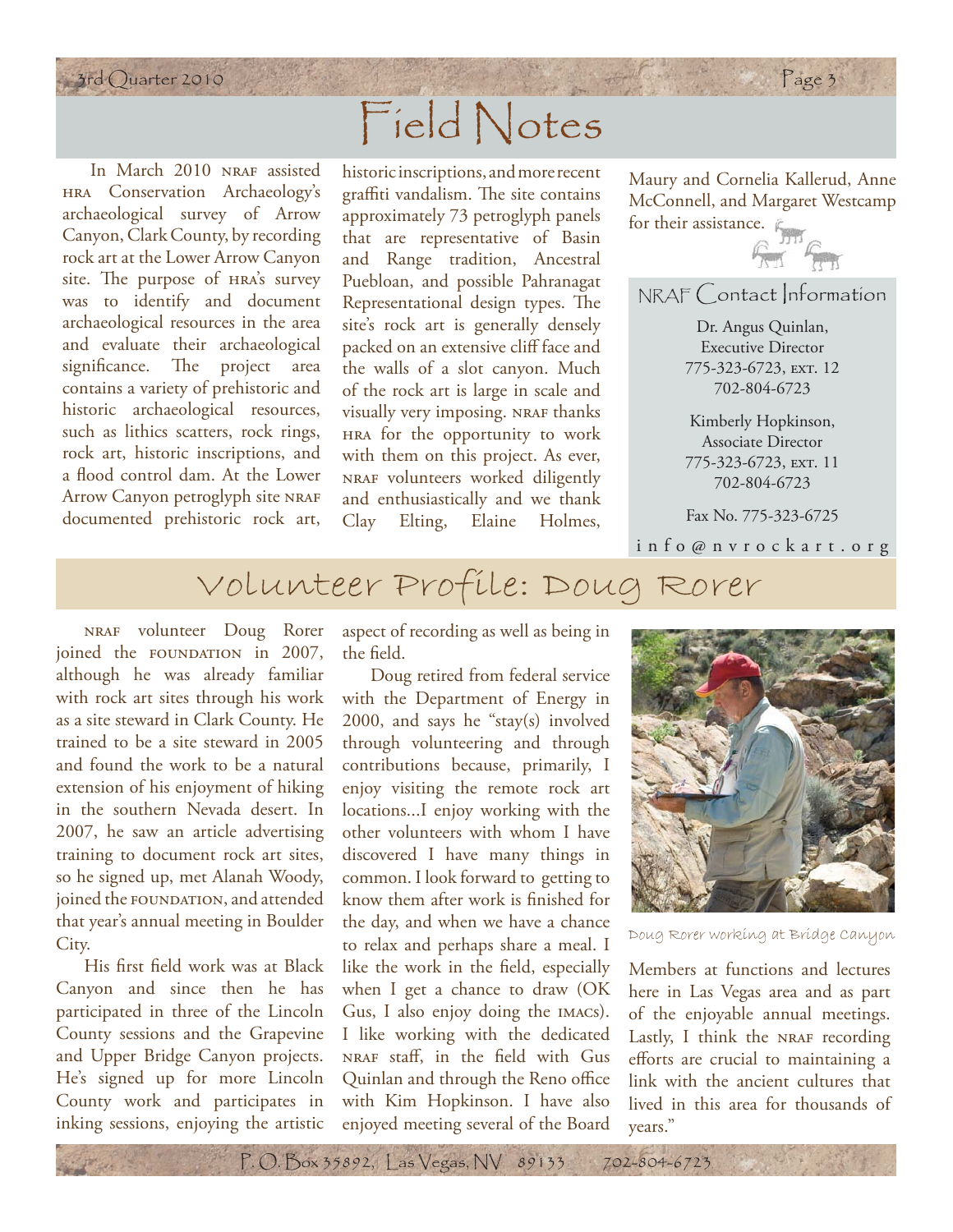

 Where present, pictographs usually are a minor component of the motif assemblage and take the form of small, simple abstract designs, or in some cases are represented by pigment applied to existing petroglyphs (see image above: D-stretch technique used to illustrate pigment on petroglyphs). The major exception is a site in the East Pahranagat Range area that is dominated visually and statistically by large, complex painted designs that are densely arranged.

About a third of sites (26) are associated with other archaeological features and artifacts, most commonly ground stone and lithics scatters. A small number of sites also contain features such as middens, rock alignments, or tinajas. Temporally diagnostic artifacts (i.e., dateable projectile points, ceramics, etc.) are rare (6 sites). Overall, this data contributes to studies elsewhere in the state that suggest that rock art is not as specialized in its distribution as once thought. Instead, a general pattern is emerging that indicates that rock art is frequently associated with settlement areas or routine economic activities, challenging currently popular explanatory approaches

#### Lincoln County Cont'd

(shamanism and hunting-magic) that situate rock art's use-contexts to specialized landscape contexts and audiences (shamans or hunters). The information gathered to date adds to knowledge about rock art's spatial distribution and its relationship to the settled landscape, pointing to usage in community-wide social practices and a public landscape setting for a significant portion of Lincoln County's rock art.

Approximately half of all sites worked on are small, containing less than 6 panels. Many of these sites are frequently located near other small sites or a larger site, and may be considered components of larger, discontinuous rock art districts. Isolated single panel sites also occur. These usually contain a few, informally made design elements and are accompanied by limited surface archaeology (i.e., a few waste flakes, bedrock ground stone). One striking exception is a single large pattern-body anthropomorph in the Pahranagat Representational Style,

found on a single boulder a few miles northeast of Pahranagat National Wildlife Refuge in Eightmile Valley (see site sketch below by volunteer John Bingham).

The kinds of rock art designs encountered are, unsurprisingly, representative of Basin and Range tradition types and the Pahranagat Representational Style. The latter was identified by archaeologists in the 1970s as a distinctive regional style, restricted in distribution and concentrated in the are of the Pahranagat Valley. The Pahranagat Representational Style is composed of two varying treatments of the human form. One is a headless rectangular form with internal designs (pattern body anthropomorph or PBA) and sometimes holding an atlatllike design. The second is a solidpecked oval or rectangular form, with a line protruding from its head, downturned arms and extended hands and fingers; facial details are often indicated by the use of negative space. PBAs are the most commonly

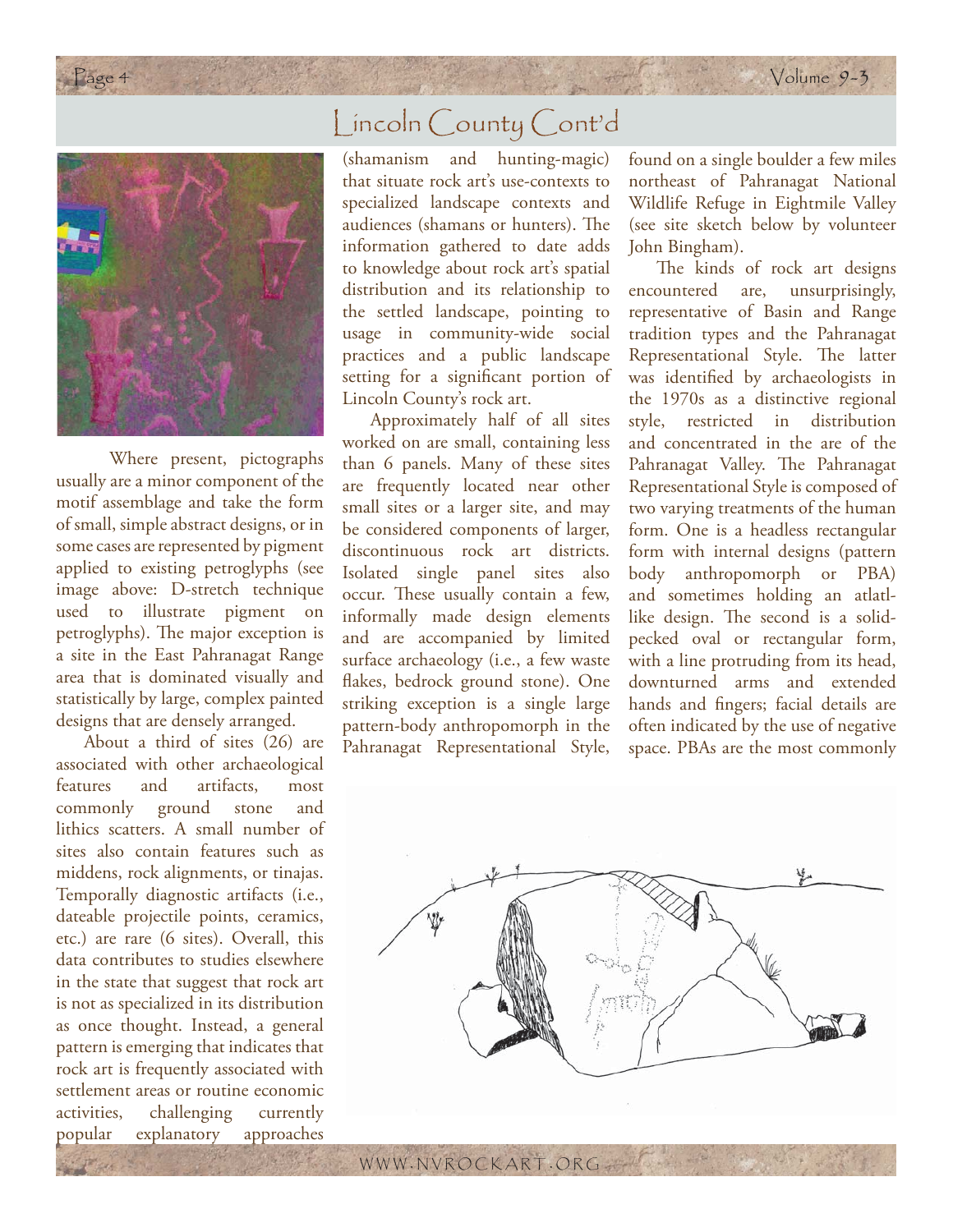#### 3rd Quarter 2010 Page 5

#### Lincoln County Cont'd

noted Pahranagat Representational Style anthropomorph type (85 designs at 12 sites); 32 of these hold an atlatllike object in their hand. Solid-pecked anthropomorphic variants of this style (pictured right) are somewhat more infrequent (17 designs at 10 sites) and rarely are depicted bearing an atlatl-like object. The solid-pecked variant always co-occurs with PBAs. PBAs, however, do occur independently of solid-pecked variants (as exemplified by the single PBA from Eightmile Valley).

Basin and Range tradition abstract and representational design types (pictured right center) are the most abundant form of rock art at project sites so far. Stick figure anthropomorphs are common at project sites (117 designs at 23 sites). Atlatl-like designs most commonly occur at sites that have PBAs or solid-pecked Pahranagat figures, reinforcing the association of this design with that anthropomorph type in the Pahranagat Valley area. Bighorn sheep are the most common zoomorph type noted at survey sites (approximately 560 at 49 sites), followed by canids (27 motifs at 13 sites). Other zoomorph types are infrequent but include birds, deer, lizards, and various animal tracks. Common abstract designs include dots, circles, "rakes", "ladders", rectangles, triangles, spirals, lines, etc.

The data gathered to date provides an up-to-date picture of Lincoln County rock art that supplements and enhances archaeological knowledge of this region's fascinating rock art. The project has produced information that assists site management as well as supporting future research. The relationship between the Pahranagat Representational Style and Basin and Range tradition is one research area that this data can address, as well as possibly providing better understanding about the chronology of rock art styles. The documentation of rock art's spatial distribution in the settled landscape and its margins has the potential to provide new understandings of rock art's past social contexts of use, and can contribute to broader explanatory debates in rock art studies.

We thank the volunteers who have contributed their time, enthusiasm, and energy to the project so far. Their support is greatly appreciated and essential to the project's



Volunteers John Bingham(top left), Carolyn Barnes (top right) and Anne Higgins (seated)



INFO @ NVROCKART . ORG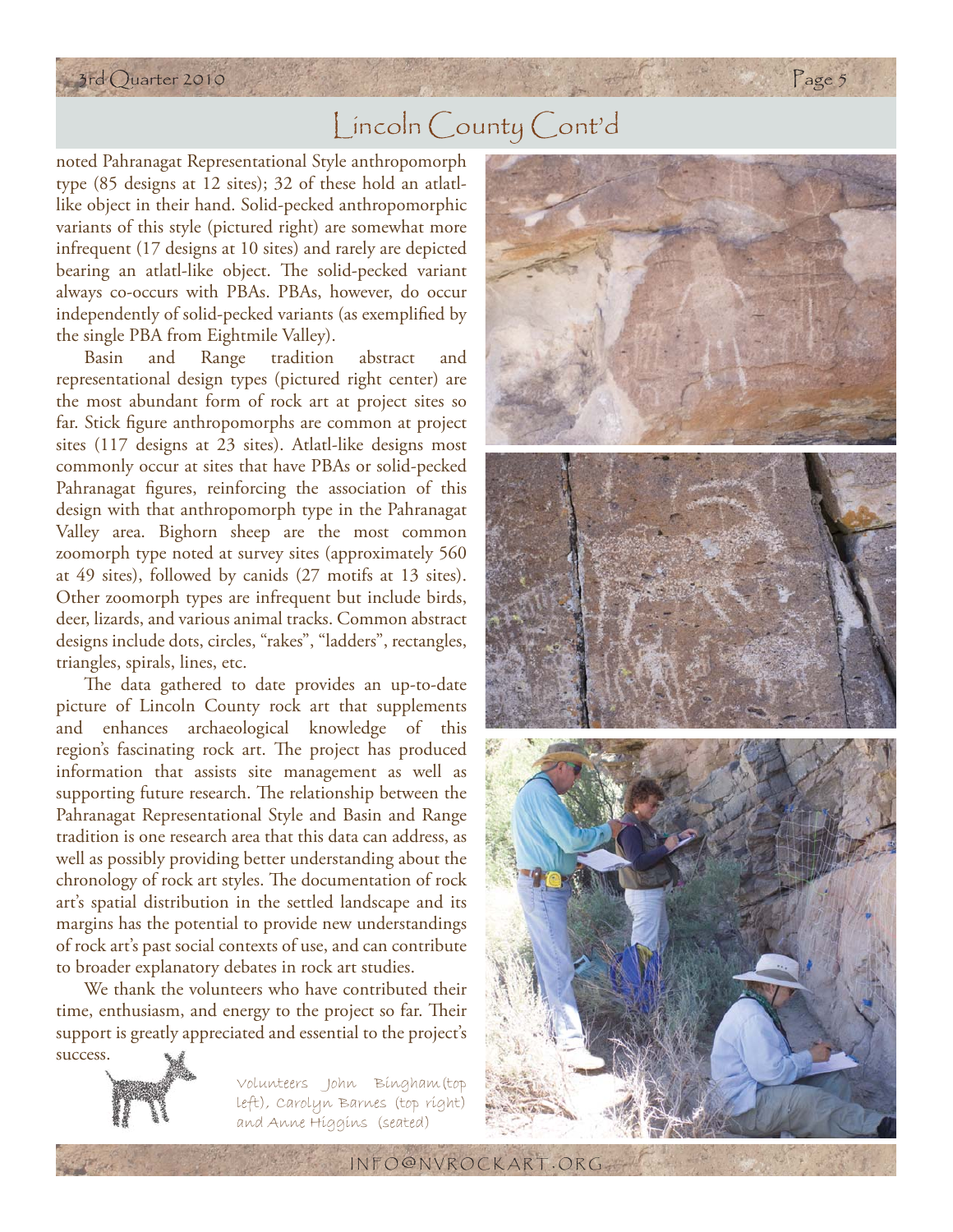## Grimes Point Survey and Volunteer Training Project

This fall, the Nevada Rock Art Foundation will begin survey work at the Grimes Point Archaeological Area near Fallon NV. The rock art at Grimes Point is representative of the Great Basin Tradition, and is thought to have been created at least 8,000, and possibly as far back as 10,000, years ago. Most of the rock art in this area is abstract in form, and is repatinated to such an extent that it is difficult to see except in relief or under ideal lighting conditions.

One goal of this project is to provide NRAF, and the Bureau of Land Management, with a more detailed understanding of the size and complexity of the site. Although the Grimes Point Archaeological Area has been listed on the National Register of Historic Places since 1972, the documentation of hundreds of petroglyph panels is incomplete by contemporary professional standards. Currently, no full record of the site exists and its spatial extent, the number of rock art features, and other cultural resources that it contains have only been estimated by previous archaeological surveys. These surveys have estimated the number of rock art panels to vary between 200-1,000, with the wide range in these estimates likely being due to the low visibility of many of the extremely repatinated panels. Surveying this entire area will allow NRAF to accurately seek the funding needed to fully record all the rock art in the area to our standards.

In the future, NRAF plans to utilize the publicly interpreted Grimes Point Petroglyph Site as a training

facility where new volunteers can sharpen their documentation skills before working on more challenging projects, while still contributing to the archival record of Nevada's rock art. This will provide a more accurate data record than currently exists for the site, allowing the land manager to use this information to increase the public's awareness and appreciation for this dynamic site. It will also allow the land manager to evaluate the impact of public interpretation of the Grimes Point Petroglyph Site.

Another anticipated benefit of this project is that our continuous presence at the site will attract the interest of the visiting public. Heritage preservation depends on engaging the public so that they become vested in preserving rock art for future generations to appreciate and be inspired by the artistic legacy it represents.

The FOUNDATION is proud to be partnering with the BLM Carson City Field Office on this project, and we are extremely grateful to **patagonia®** for funding the first round of survey work through their Enviro Grant program. Community support and sponsorships will be necessary to continue work at Grimes Point in the future, and we encourage you to contact NRAF if you know of possible funding sources for future work.

Dates for fall survey work will be made available on our website by the beginning of October, so please check in regularly or contact Kim Hopkinson (775-323-6723 or khopkinson@nvrockart.org) if you are interested in participating in the Grimes Point Survey Project.



Rock art panel at the Grimes Point petroglyph Site. Photo courtesy of Karl Coughtry

1201 Terminal Way, Suite 215, Reno, NV 89502 775-323-6723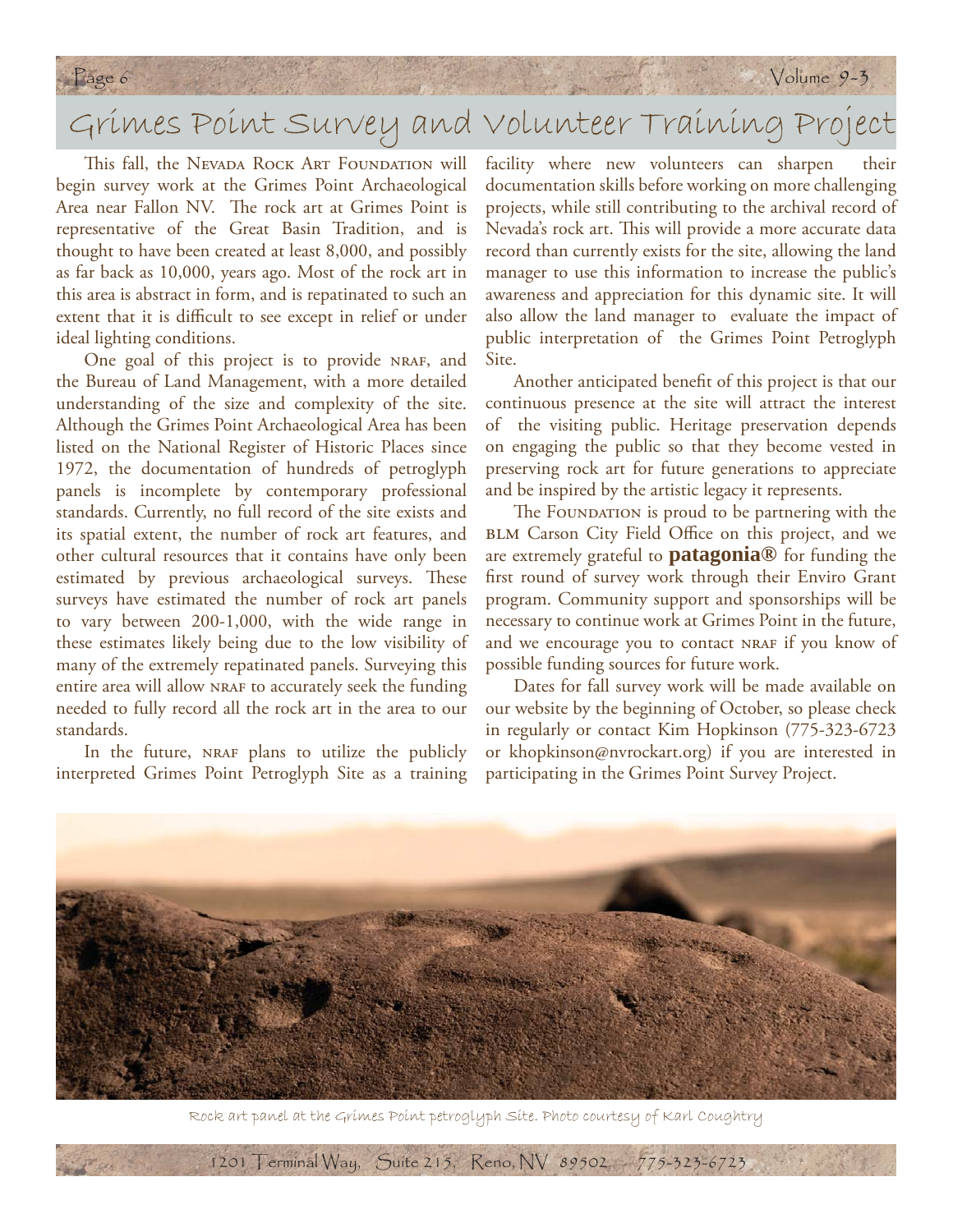#### 3rd Quarter 2010 Page 7

## 2011 Distinguished Lecturer: Ellen Dissanayake

In February of 2011, NRAF will bring noted art historian Ellen Dissanayake to Reno and Las Vegas for two lectures. In Las Vegas, February 8, Tuesday, she will speak at the Nevada State Museum, and in Reno, February 10, Thursday, Dissanayake will lecture at the Nevada Museum of Art. Both will be evening events.

Dissanayake is an independent scholar, author, and lecturer, whose writings about the arts synthesize many disciplines and apply to many fields.

Combining her interests in the arts and evolutionary biology, and using insights drawn from fifteen years of living and working in nonwestern countries (Sri Lanka, Papua New Guinea, India, and Nigeria), Dissanayke has developed a unique perspective that considers art to be a normal, natural, and necessary component of our evolved nature as humans. She is the author of over seventy scholarly and popular articles as well as three books (pictured to right).

Dissanayake's talk, *The Deep Structure of Pleistocene Rock Art: The "Artification Hypothesis,"* will focus on the behavioral or ethological aspects of art. Visit her website for more information: www.ellendissanayake.com.



Ellen Dissanayake and the covers of her three books: What is Art For? (1990); Homo Aestheticus: Where Art Comes from and Why (1995); and Art and Intimacy: How the Arts Began (2000).

#### 2011 Annual Meeting

nraf is pleased to announce the location of our 2011 Annual Meeting....EUREKA!

Mark your calendars now for the weekend of May 20-22. Friday night will find dedicated NRAF members at the beautifully restored Eureka Opera House for our opening reception and registration. In fact, the Opera

a self-guided walking tour of the town's historic points and a possible tour of the Barrick Ruby Hill Mine (see photo on page 10). Other activities are "in the works."

 We have blocks of rooms already reserved at the Best Western (just mention NRAF for your group rate of \$89.95 plus tax) and the historic Jackson Hotel (775-

House will host all of our events: Saturday's meeting, with the theme of "Historic Representations in Rock Art," and the Saturday night banquet.

Sunday will be open for members to take tours of the historic County Court House and the Sentinel Museum.



Sentiner Museum.<br>Other activities include historic Jackson Hotel and Eureka Opera House

P. O. Box 35892, Las Vegas, NV 89133 702-804-6723

237-5247 or 866-423- 0243). We hope you make your plans early to attend our eighth Annual Meeting.

We will be publishing additional information on the nraf website (www. nvrockart.org) within the next few weeks, so check in regularly for more information. See you in Eureka, Nevada, in 2011!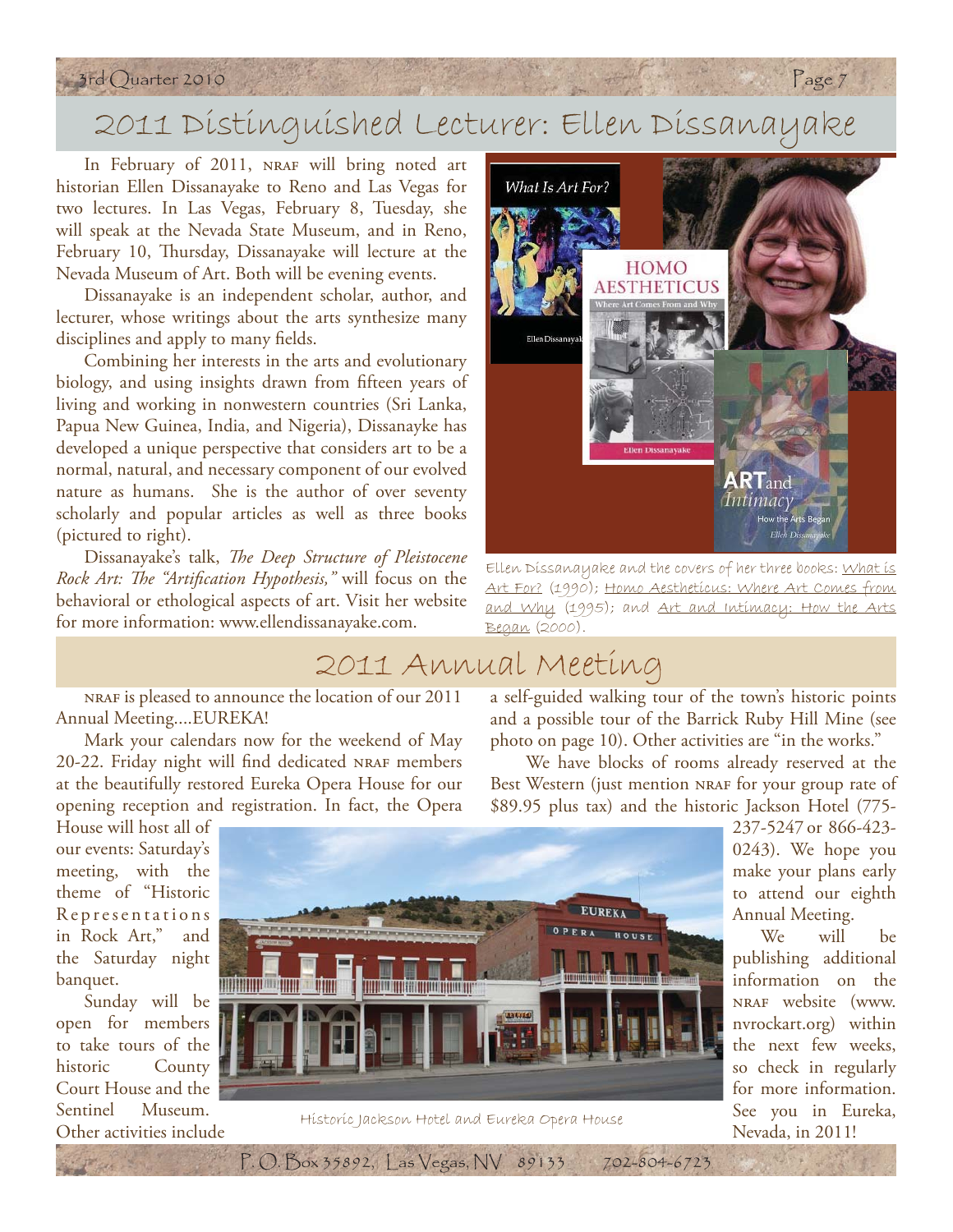

## Knowing the Past

On November 16th, The Nevada Rock Art Foundation will host its inaugural Art on the Rocks fund raising luncheon, "Knowing the Past", at the Grove Event Center on Foothill Road, in Reno, 11:30 am to 1 pm. The luncheon is free to members and guests, with the FOUNDATION and Board of Directors underwriting the cost. Doors will open at 11:30 a.m. for pre-luncheon socializing, and the program will begin promptly at noon. Guests will hear from various speakers about the important work NRAF does, and we will invite charter membership in the Visionary Circle, a group of individuals or businesses who make a five year pledge of annual contributions at levels of \$1,000 to \$10,000.

Not everyone will be able to join the  $\sqrt{\mathfrak{s}}$  is onary (free, of course, but people who do will receive particular recognition and invitations to special events. Guests at the Luncheon will also be invited to support nraf at our regular membership levels, renewable every year.

We are seeking members who will act as "Table Captains." This means you will invite up to nine guests to attend the luncheon at your table. You will not ask your friends for money—that is the job of the program presenters, but you should let your friends know that this is a FUND RAISING luncheon and that donations to the organization will be requested. Training for table captains will be provided so that everyone understands how to approach the event comfortably and successfully.

This luncheon is a bold step for the NEVADA ROCK ART FOUNDATION, but one that is necessary so that we can continue our important work of protecting and preserving Nevada's rock art. This particular fund raising model has been used very successfully by other outdoor and heritage organizations, such as the Tahoe Rim Trail, The Truckee River Watershed Council, The Nevada Humane Society, and the Boys and Girls Club. We hope you will support NRAF's efforts to secure funding to help fulfill our mission.

To volunteer as a Table Captain, please contact Kim Hopkinson by phone at 775-323-6723 ext 11 or by email at khopkinson@nvrockart.org.

#### 2010 Rockin' Out Art Show

July 2010 marked the 8th Annual Rockin' Out Art Show, hosted by the Artist's Co-Op Gallery of Reno. Part of the proceeds from this month-long featured exhibit go to support NRAF's continued work to preserve and protect Nevada's rock art heritage.

This year's show was one of the most successful to date, raising \$519.97 in NRAF merchandise sales and \$2111.49 in art sales, for a total donation to the FOUNDATION of \$2,631.46.

The opening reception featured a book signing by unr Foundation Professor Peter Goin of his acclaimed new book *Nevada Rock Art*, a limited edition fine art volume featuring spectacular photography and essays from rock art researchers, including Executive Director Angus Quinlan and the late Alanah Woody,

Thanks to the Artist's Co-op Gallery for hosting one of our favorite fundraising events, to all the artists who donated artwork to the show, and to our members and volunteers who worked so hard to make this event a success.

We hope next year's show will be just as successful!

WWW . NVROCKART . ORG



Peter Goin signing copies of his new book Nevada Rock Art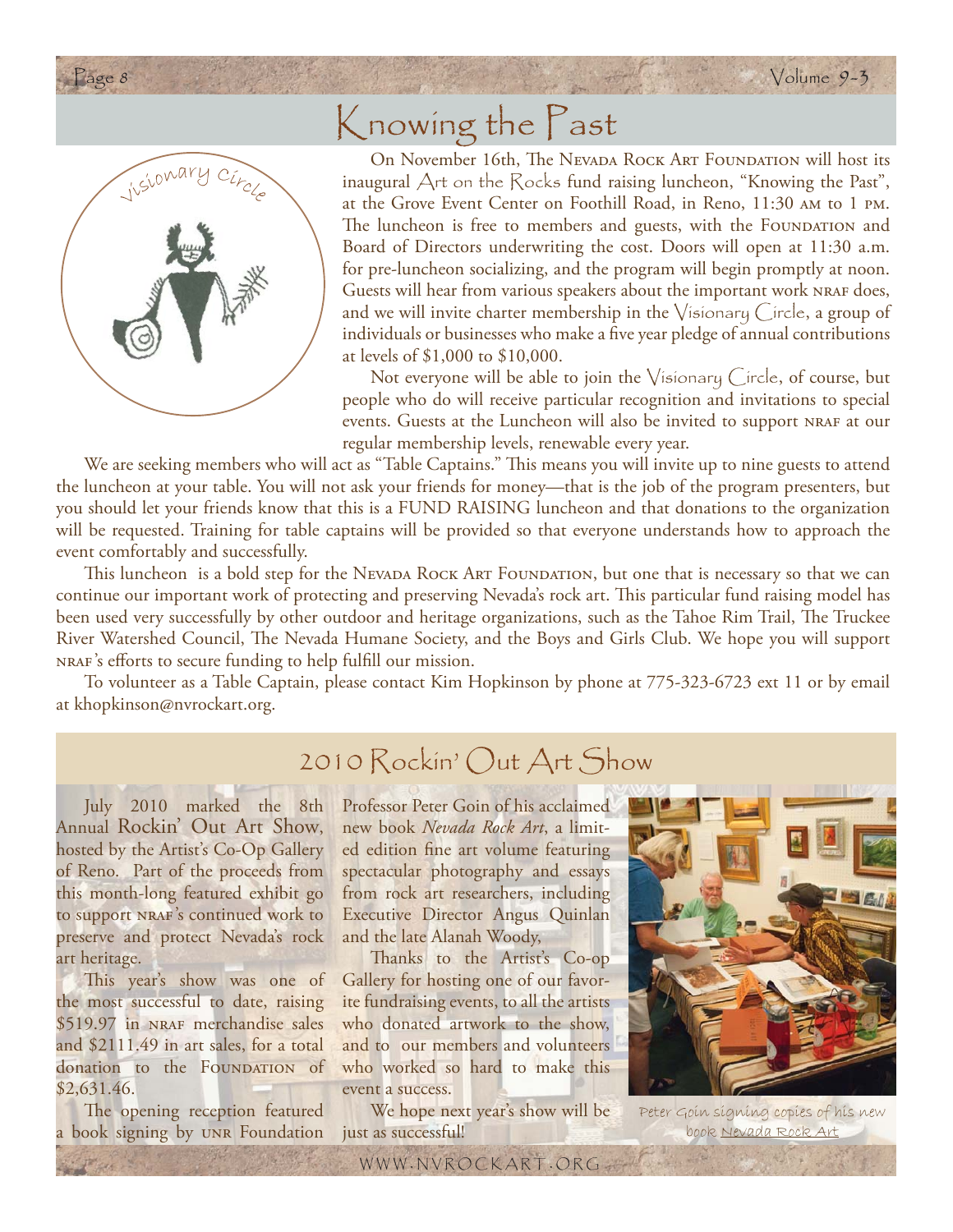## Notes from Kim

Back in January, I introduced our **77 by 2011** campaign, in which the Development Committee set a goal of gaining 77 new members by the end of 2010. As of September  $1^{st}$  we have 73 new NRAF members! We are so close to meeting our goal, and I hope you will all help spread the word about NRAF by participating in or hosting one of our  $\forall$ rt on the  $\forall$ ocks informational events, or by being an NRAF liaison in your community (see "volunteer opportunities" below for more information).

Our Art on the Rocks informational events have been extremely successful in spreading the word about rock art and the FOUNDATION. To date, we have held events at the Nevada State Museum in Carson City NV; Mesquite NV; the Carson Valley Arts Council in Minden NV; the Red Rock Visitors Center in Las Vegas NV; the Truckee Community Recreation Center

in Truckee CA; the Smith Valley library in Smith NV; and 4 at NRAF's Reno office and private homes in the Reno area. We are eager to hold more informational events in southern Nevada, so please contact me if you are interested in hosting or organizing an event in this area. For a schedule of upcoming events, or to request we hold an Art on the Rocks event in your area, check out the new section of our website at http://nvrockart.org/artontherocks.html.

Speaking of nraf's website, I would like to encourage you all to make a point of checking it at least once a week. We are making a determined effort to use our website as the main point of communication with our members and the general public, and we update it regularly with information on upcoming lectures, field projects, member events and volunteer opportunities, often far in advance of when we send out information by email.

*Volunteer Opportunities:* We recently put out a call for volunteers to stock and distribute our informational brochures to various public locations. I'd like to thank those who have volunteered and made sure that our brochures are out in their communities. I'm sure our increase in memberships is at least partly due to your efforts! However, we still need volunteers to take over the Incline Village, Tahoe, and Truckee areas in the north, to help out in Las Vegas and Mesquite in the south, and to take over all the areas in between. Please contact me at 775-323-6723/702-804- 6723 or email me at khopkinson@nvrockart.org if you are interested.

| THE NEVADA ROCK ART FOUNDATION                                                                                                                           |                                                                                                                                                                                                                           |                                    |                                                           |                                                                                                                                                        |  |
|----------------------------------------------------------------------------------------------------------------------------------------------------------|---------------------------------------------------------------------------------------------------------------------------------------------------------------------------------------------------------------------------|------------------------------------|-----------------------------------------------------------|--------------------------------------------------------------------------------------------------------------------------------------------------------|--|
| Membership                                                                                                                                               | $\Box$ Spiral (individual) \$25                                                                                                                                                                                           | $\Box$ Bighorn Sheep (family) \$50 |                                                           | □Atlatl \$100                                                                                                                                          |  |
| and                                                                                                                                                      | $\Box$ Archer \$250-\$500 $\Box$ Weaver \$501-\$1,000                                                                                                                                                                     |                                    |                                                           | □ Sunburst \$1,001- \$4,999                                                                                                                            |  |
| Donation Levels                                                                                                                                          | □ Alanah Woody Field of Dots Circle \$5,000+                                                                                                                                                                              |                                    |                                                           |                                                                                                                                                        |  |
|                                                                                                                                                          |                                                                                                                                                                                                                           |                                    |                                                           |                                                                                                                                                        |  |
|                                                                                                                                                          |                                                                                                                                                                                                                           |                                    |                                                           |                                                                                                                                                        |  |
|                                                                                                                                                          |                                                                                                                                                                                                                           |                                    |                                                           |                                                                                                                                                        |  |
|                                                                                                                                                          | E-mail*                                                                                                                                                                                                                   |                                    |                                                           |                                                                                                                                                        |  |
|                                                                                                                                                          | *By giving us your e-mail address you agree to receive important updates and news about the Foundation via our Newsflash service. Your<br>I wish to join by: $\square$ CHECK $\square$ MC $\square$ VISA (sorry, no AMEX) |                                    |                                                           | e-mail address will not be shared with any other parties and will only be used to provide you with information about the Foundation's upcoming events. |  |
|                                                                                                                                                          |                                                                                                                                                                                                                           |                                    |                                                           |                                                                                                                                                        |  |
| $\Box$ I have or would consider including NRAF in my estate planning<br>$\Box$ I would like to make an additional donation of $\frac{1}{2}$              |                                                                                                                                                                                                                           |                                    |                                                           |                                                                                                                                                        |  |
| $\Box$ I wish my name and contribution to remain anonymous<br>$\Box$ Share my contact information with similar non-profit organizations                  |                                                                                                                                                                                                                           |                                    |                                                           |                                                                                                                                                        |  |
| $\Box$ Please send all future correspondence electronically to my email<br>$\Box$ Please do not send me the merchandise gifts associated with this level |                                                                                                                                                                                                                           |                                    |                                                           |                                                                                                                                                        |  |
| THE NEVADA ROCK ART FOUNDATION is a $501(c)(3)$ non-profit organization                                                                                  |                                                                                                                                                                                                                           |                                    |                                                           |                                                                                                                                                        |  |
| 1201 TERMINAL WAY, SUITE 215, RENO, NEVADA 89502<br>775 323-6723 TEL / 775 323-6725 FAX                                                                  |                                                                                                                                                                                                                           |                                    | PO Box 35892, LAS VEGAS, NEVADA 89133<br>702 804-6723 TEL |                                                                                                                                                        |  |
|                                                                                                                                                          |                                                                                                                                                                                                                           | INFO@NVROCKART.ORG                 |                                                           |                                                                                                                                                        |  |